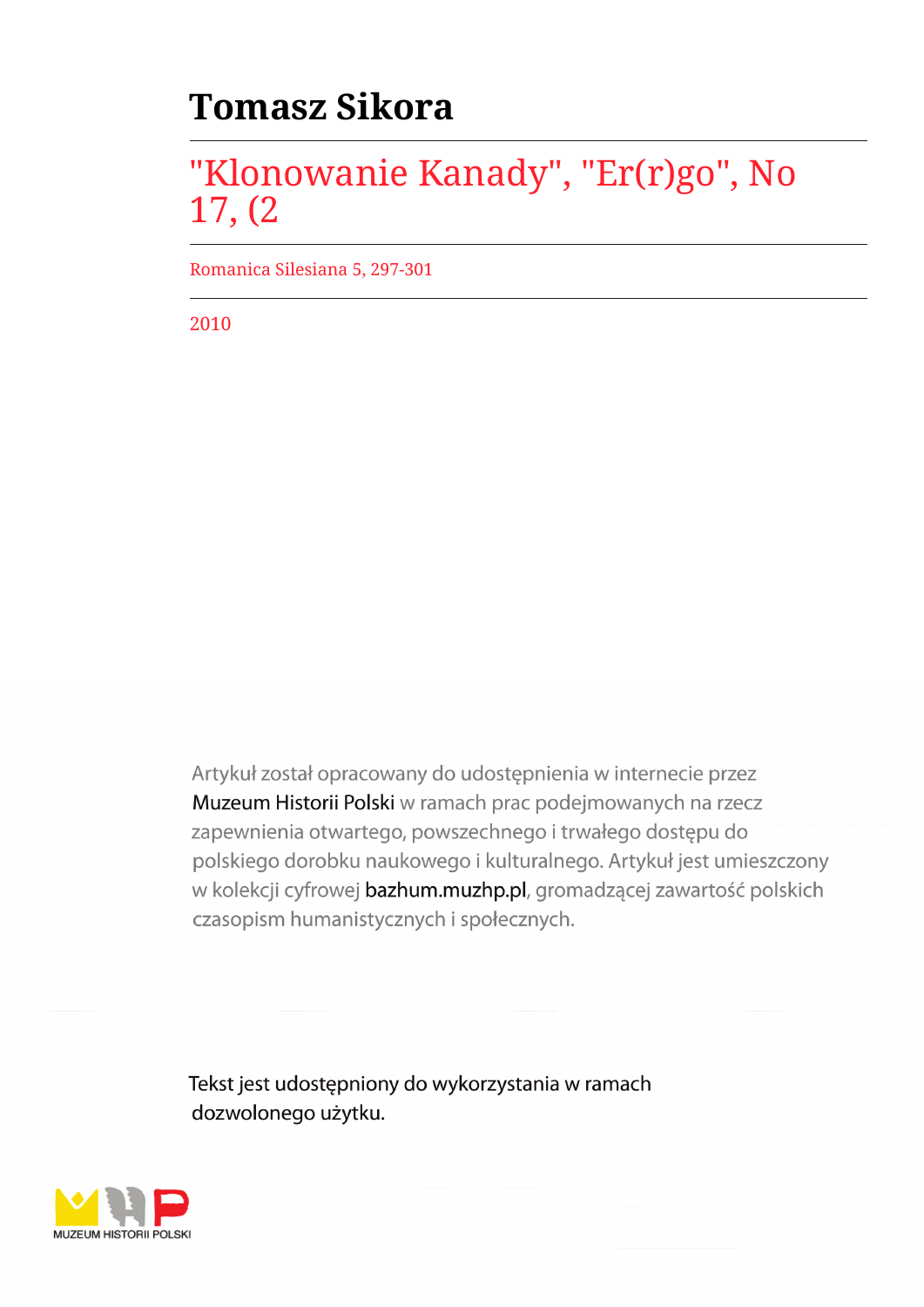"Er(r)go" No 17 (2/2008), "Klonowanie Kanady" *Guest edited by Eugenia Sojka Katowice, Wydawnictwo Śląsk, 2008, 231 p. ISSN 1508-6305*

We are all Canadians.

This may well be one of the conclusions to be drawn from the recent issue of *Er(r)go*, entitled *Map(l)ing Canada*.

Not that we all hold Canadian passports, not yet. But in this rhizomatic, globalized world we are all implicated in Canada, just as Canada is implicated in all of us. With a heightened sense of global interconnections, but without the self-centred myopia of its southern neighbour, Canada may be developing a new cosmopolitan and transcultural consciousness and thus a new political paradigm for the decades to follow. The recent eruption of the Islandic volcano that effectively paralyzed Europe's air traffic (thus influencing, for instance, the prices of flowers grown by Polish horticulturalists) has vividly dramatized the "butterfly effect" that characterizes the world's complex webs of natural and social ecologies.

We are all Canadians in one more sense, I think. Much of the current debate around issues of Canadianness, citizenship, nation, ethnicity, multiculturalism, diaspora etc. involve a critical awareness of past and present migrations and their consequences. This is certainly one of the elements of the cosmopolitan paradigm mentioned above: we are all, in one sense or another, migrants. This even applies to First Nations, who are believed to have arrived in North America thousands of years ago, from what is now Siberia and Alaska. (Not that we should overlook the differences between types of migration, of which the European colonization of other parts of the world is a rather inglorious example). But there is one important lesson to be learnt from the First Nations specifically: migrants we may be, but at the same time we are all native to the Earth.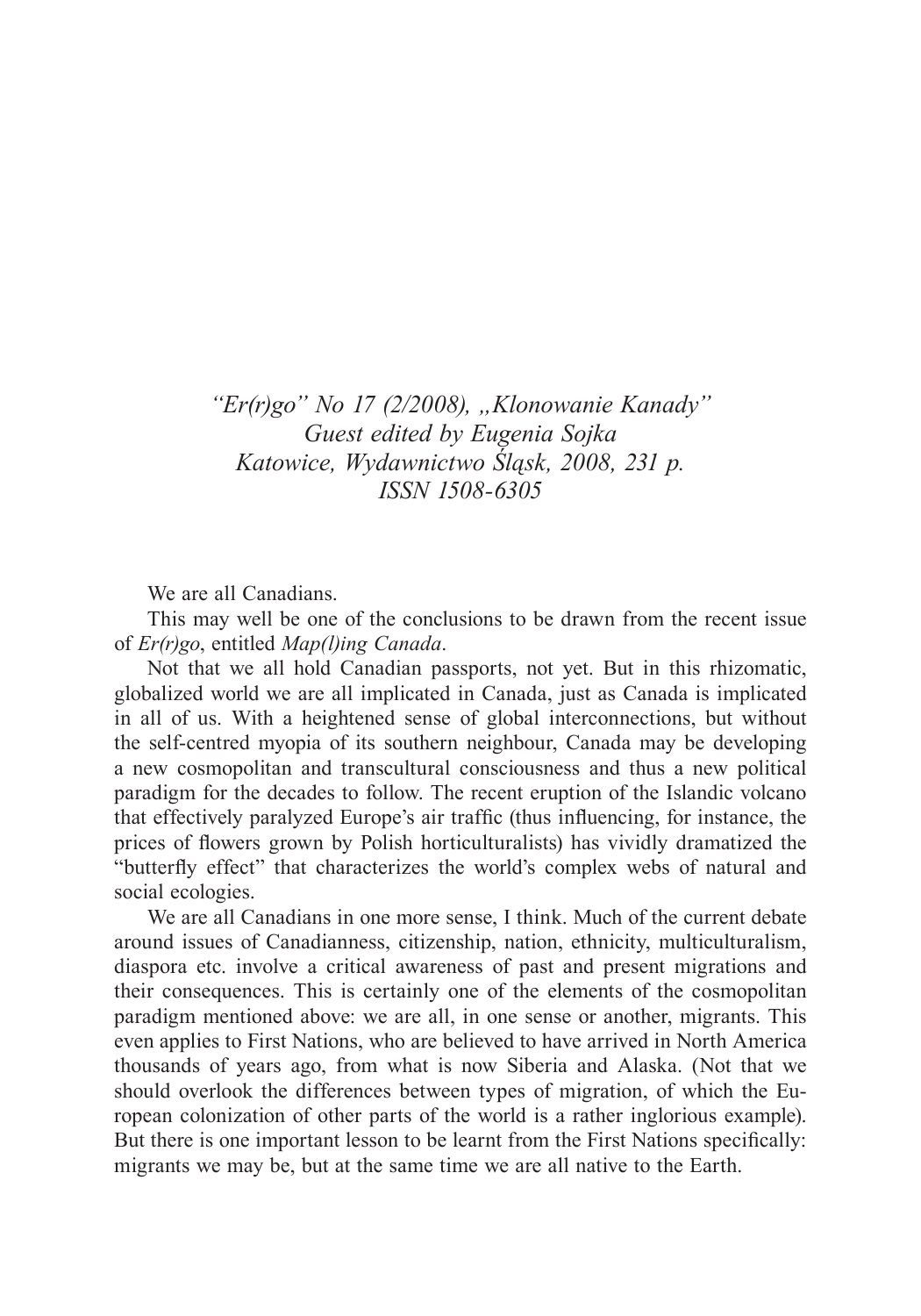Without a doubt *Map(l)ing Canada* is the richest and most reliable source of information on the current debates in and on Canada available in Polish. It is a collections of essays that bring us right into the middle of the most topical themes and issues connected with Canada today, including postcolonial, diasporic and minoritarian perspectives in Canadian literature and culture, intercultural ethics, the official politics of multiculturalism and its critiques, the search for new guiding formulas (such as TransCanada), etc. The reviewer is not convinced, however, that the title of this collection is particularly felicitous. The puns used in both the Polish and English version of the title are certainly witty and eye-catching, but on second thought they do not seem very relevant to the central issues of the collection, or at least their relevance is not convincingly explained. While both "cloning" (the Polish word for "maple" happens to be homophonous with "clone") and the somewhat more mysterious "mapling" *do* have a potential for semantic and conceptual elaborations, in this particular thematic context transgenic organisms would seem more to the point than cloning, whereas "mapping Canada" could be brought into creative dialogue with maple/ssness.

The concept of "TransCanada" (from which this journal derives its title) is addressed directly in Agnieszka Rzepa's and Anna Branach-Kallas's essays. Rzepa offers an informed account of transcanadianism's somewhat troubled relationship with postcolonial perspectives, which have developed over the last several decades. Her central argument is that the presence of the First Nations, their literatures and cultures, problematizes the concept of TransCanada, especially if it is supposed to simply leave (post)colonial issues behind. While Rzepa sees the promising potential of TransCanadian revisions, she cautions against a possible postnational blindness to the continuing tensions between First Nations' perspectives and demands and the majoritarian notions of transculturalism. Similarly, Branach-Kallas acknowledges the possible broadening of conceptual horizons that the idea of TransCanada introduces into the academic discourse, as long as it is does not become another "trendy" term serving (however covertly) the interests of the cultural/political "centre" rather than the variously defined "margins." Branach-Kallas argues for the importance of other analytic tools, developed mostly within the postcolonial framework, including the ever-important category of race (as well as gender), the relationship between minority perspectives and the (national) majority, and the concept of diasporic citizenship.

Bożena Zawisza offers a "transcultural" comparison between the Judeo-Christian view(s) of friendship and the axiological bases of the worldview of the Canadian First Nation Nuu-chah-nulth. Although the idea behind the article sounds very promising, the actual analysis is rather disappointing. The summary of Jacques Derrida's and Tadeusz Sławek's subtle considerations is not very convincing, nor is the connection between their respective philosophies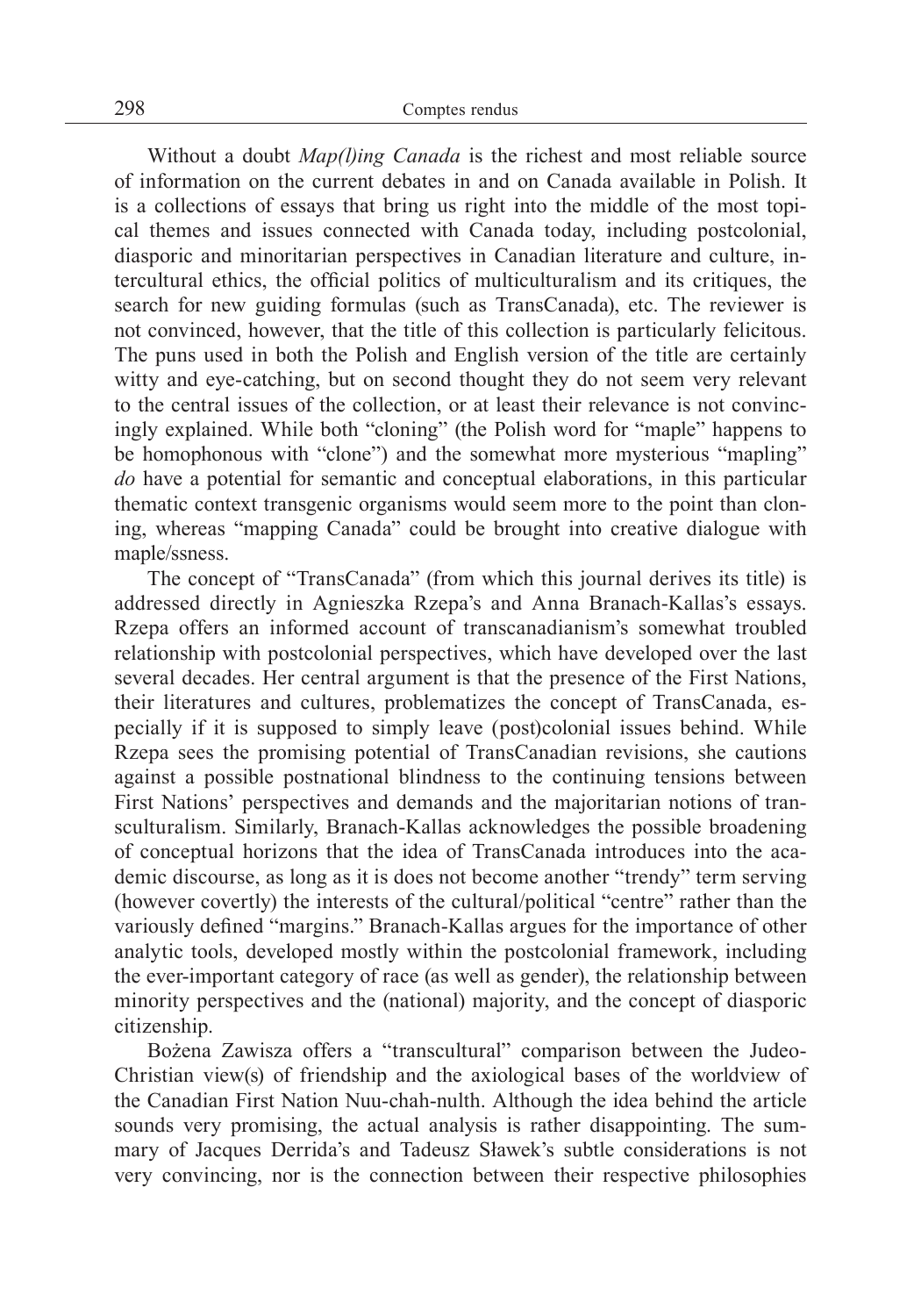and the broad category "Juedo-Christian tradition" made very clear (the references to classical Greek philosophy do not help, either). Zawisza seems to gloss over important incongruities that may occur to the reader: how, for example, does Sławek's notion of "distance," so important to his idea of friendship, relate to the ideas cherished by Nuu-chah-nulth? Accordingly, the alleged similarity between the two (too broadly defined) "worldviews" remains declarative rather than solidly proved.

Zuzanna Szatanik's revealing essay concentrates primarily on another parameter of intra- and intercultural difference, i.e. gender. Even before we begin to look at cultures transnationally, and thus destabilize their apparently homogenous nature, we are always faced with an internal fracture, an irreducible "feminine" difference that threatens the phallogocentric fictions of a nation, a culture, a state. Szatanik's analysis of a few poems by three Canadian female writers focuses on various representations of the female body, whose perceived "instability" seems to correspond to the ambivalences at the very heart of Canada's definitions of itself. "Home" in its multiple meanings — as body, as home country, as one's native culture, etc. — proves to be very problematic both because of the diasporic realities of a globalized world and the gender codes operating within every culture.

The problematic nature of "home" is also referred to in Justyna Kucharska's discussion of a new interesting genre in Canadian film industry, the so-called "diasporic cinema." According to Kucharska, diaspora becomes a "home" which guarantees immigrants a sense of rootedness through the creation and maintenance of a "palimpsestic" identity. It is, however, not a stable idea of home; rather, it becomes a never-ending process that involves journeying, the taming of new spaces, various degrees of adaptation and acculturation, etc. Although the text lacks an in-depth analysis of the tensions between the nation-building and diasporic (or postnational) tendencies within Canadian multicultural cinema, it is nevertheless a valuable overview of the phenomenon in question.

The contributions by Tina Mouneimné-Wojtas and Krzysztof Jarosz, together with an essay by Monique LaRue, make up a very interesting section on Quebecois literature and culture. Mouneimné-Wojtas looks at the so-called *écritures migrantes*, or migrant writing, as a literary and sociological phenomenon that dominated literary debates in Quebec over the last three decades, and seems now to be fading away. Not that immigrant writers have ceased to be important, simply their "place" in Quebec's literary system is no longer so hotly debated, while the term itself proved too limited and ultimately inadequate. Still, the debates around the constructions of Quebecois national identity and cultural heritage are bound to continue. An important moment in the history of those debates occurred in 1996, when the novelist Monique LaRue published her essay "L'Arpenteur et le navigateur" [The Surveyor and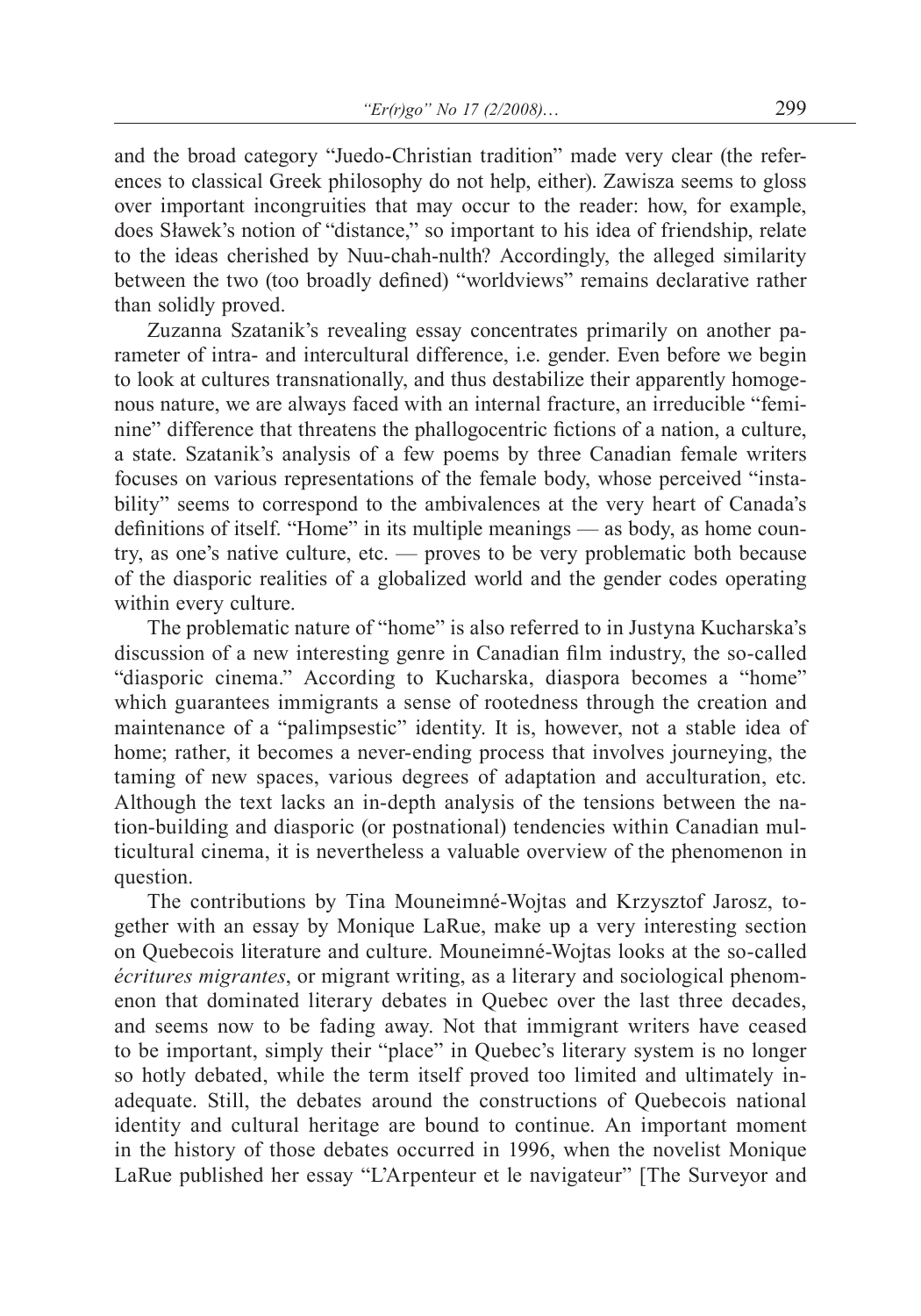the Navigator], spurring a "scandal" in Quebec's literary world. The essay itself is a reflection on the moral responsibilities of a writer and the more or less covert instances of xenophobia and parochialism justified in the name of preserving national traditions — a task felt as particularly urgent in Quebec, always defending itself against the encroachments of Anglophone Canada. In the foreword to his translation of the essay, Krzysztof Jarosz wonders why the essay was met with such an outburst of opposition, which in retrospect seems completely misguided. To elucidate the riddle, Jarosz provides a useful and highly readable account of the historical and cultural context for the LaRue affair as well as for the ongoing debates over multiculturalism (or transculturality) in Quebec.

Brian S. Osborne's article is an extended analysis of the collision between nostalgic views of a national community, still present in Canada, and new transnational values that emerge as a result of globalization and diasporization. As Canada's liberal multiculturalism gives way to a "hybrid pluralism," symbolic landscapes (which include various material manifestations of the nation-state and its official history) become sites of increasing contestation. Osborne suggests that the natural icon for (trans)Canadian polity should no longer be the stable "native pines," but rather the mobile, cosmopolitan geese. The massive material used to illustrate the author's arguments includes a mention of the re-interment of the 14th century king of Poland, Casimir the Great, in 1869 as an example of how dead people are employed for a national cause; in view of the recent burial of the tragically deceased President Lech Kaczyński in the Wawel Castle, Osborne's example rings very relevant, indeed. Regrettably, the essay's multiple merits are somewhat dimmed by the poor quality of the translation, which contains a great many anglicisms, not to mention the "femininization" of the well-known political philosopher, Will Kymlicka.

Eugenia Sojka has collected, arranged and annotated statements from a number of important Canadian writers, artists and researchers who (themselves representatives of minorities) deal with issues of multiculturalism, transcultural dialogue, ethnicity, otherness, old and new forms of citizenship, diaspora, etc. These brief commentaries offer a fascinating polyphonic picture of current strains of thinking in the fluid, ever-changing space of TransCanada.

The essays and commentaries mentioned above are supplemented with reviews of, and notes on, Canadian Studies publications in Poland. As Paweł Jędrzejko points out, the growing number of these books and journals, as well as their academic quality, attest to the vitality of this relatively recent field of research in this country.

Are we all Canadians, then? Well, many Quebeckers would certainly disagree. But without erasing local specificities and complex webs of difference, it could still be argued that Canada provides a more sustainable model of glo